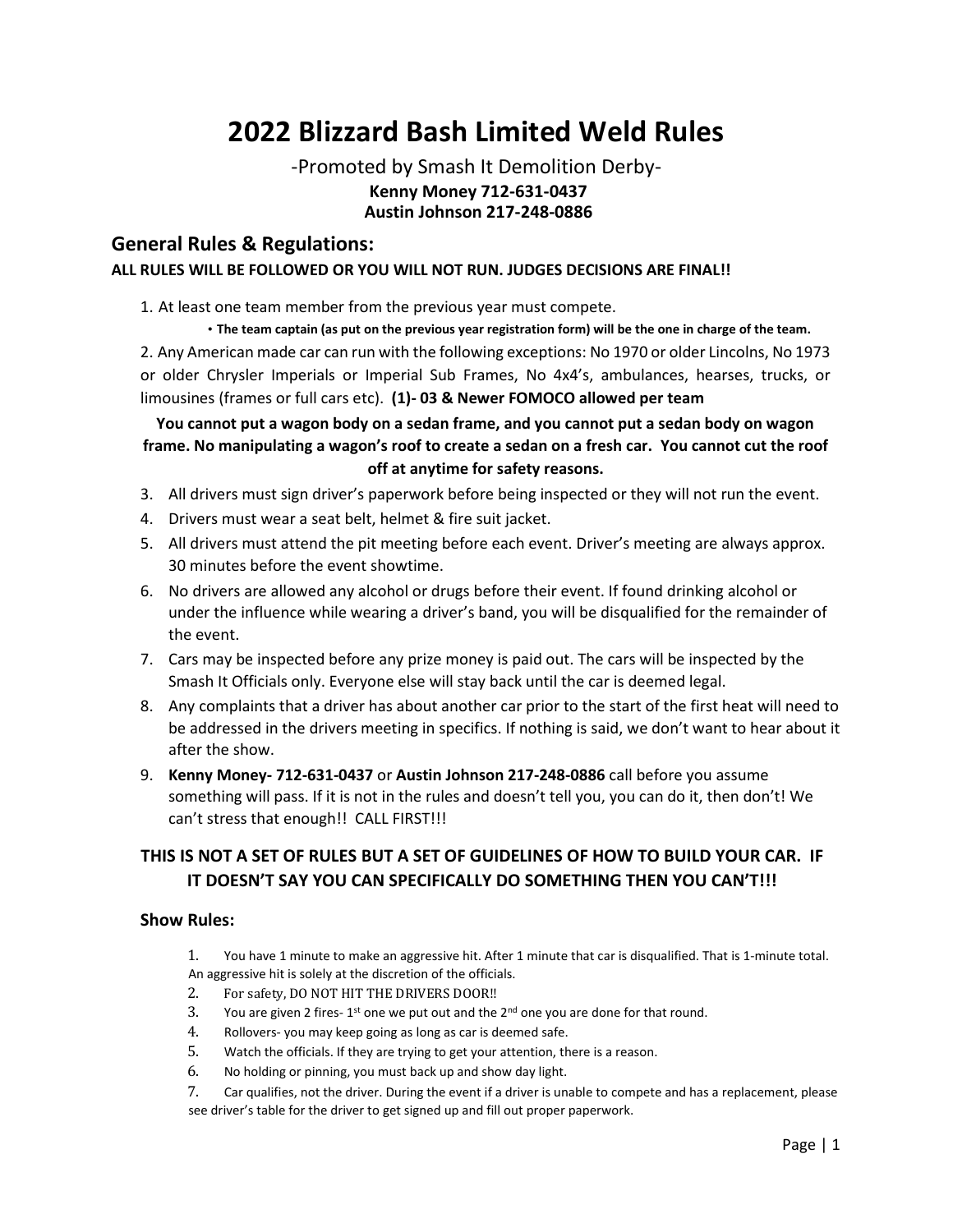# **Car Preparation:**

- 1. No Fresh Paint or Undercoating on the frames at all. No buffing or grinding frames or bodies except where welding is specifically allowed in these rules. No painting in the interior of the car. **DO NOT PAINT OVER TECH PAINT FROM INSPECTIONS BEFORE RETECH, IF CAUGHT YOU WILL NOT RUN!!!!**
- 2. All cars must be stock, unless modification is stated in the rules.
- 3. All glass, plastic, chrome, and interior must be removed from car before arriving to the derby.
- 4. All trailer hitches and braces must be removed.
- 5. Batteries must be moved to passenger front floorboard. They must be properly secured and covered.
- 6. You **must** have a number in bright colors on each front door and must have at least the size of a 15"x15" sign on the roof of your car with car number on it for judging and recognition of the car. **You cannot use the roof sign to strengthen the car.**
- 7. All cars must have working brakes when you cross the ramp. If the car is not able to exhibit the ability to stop it will not be inspected.
- 8. NO welding other than what is mentioned in this set of rules. If your car is found with any weld, other than what is allowed, and you refuse to fix it to the judge's satisfaction, you and your car will not run!!

#### **BUMPERS**

Bumpers are interchangeable. Any automotive bumper may be used on any car, but no more than one set of bumper brackets may be used. Bumper brackets may be from any car that is legal to run in your class and on only one side of the frame. Bumper brackets must be one of the two following methods. First way – factory bumper bracket that is legal to a car in your class may not extend any further back than the first 14" of the frame. You can weld bumper brackets to the frame (single pass only). You can weld bumper brackets and shocks to the bumper. You can weld shocks to shock brackets. You can collapse shocks, and you can bolt the shocks to the towers with  $\frac{y}{z}$  bolt or less, and it must be done vertically. All brackets must touch the bumper and cannot be cut apart to lengthen.

#### OR

Second way - INSTEAD of using bumper brackets you are allowed to use ONE 4" wide x 3/8" thick plate, bracket can be formed extending from your bumper down either a side, or the top, or bottom of the frame choose only one cannot wrap a corner with it and cannot be any longer 14". You are also allowed to wrap this strap around the front of the frame 4" to create an "L" shape. This is to give you enough material to weld your bumper to the strap. Plate may be reconfigured but must stay only 4" wide max. Do not bend plate past 90 degrees when you reconfigure the plate. Plate may be welded on either side of the frame or the top or bottom, your choice. Do not abuse this rule YOU WILL CUT.

You may reinforce bumpers on the inside of the bumper. You may trim bumper ends or fold them around. Welding the bumper skins (chrome to inner liner) is allowed. Weld them solid, we do not want them coming off. Bumper height not to exceed 22" to the bottom of the bumper to the ground and must be a minimum of 14" from the ground to the bottom of the bumper or frame. Bumpers must be in stock location. The bumper must be completely in front of the frame rails. No part of the bumper may extend back past the front most part of the frame rails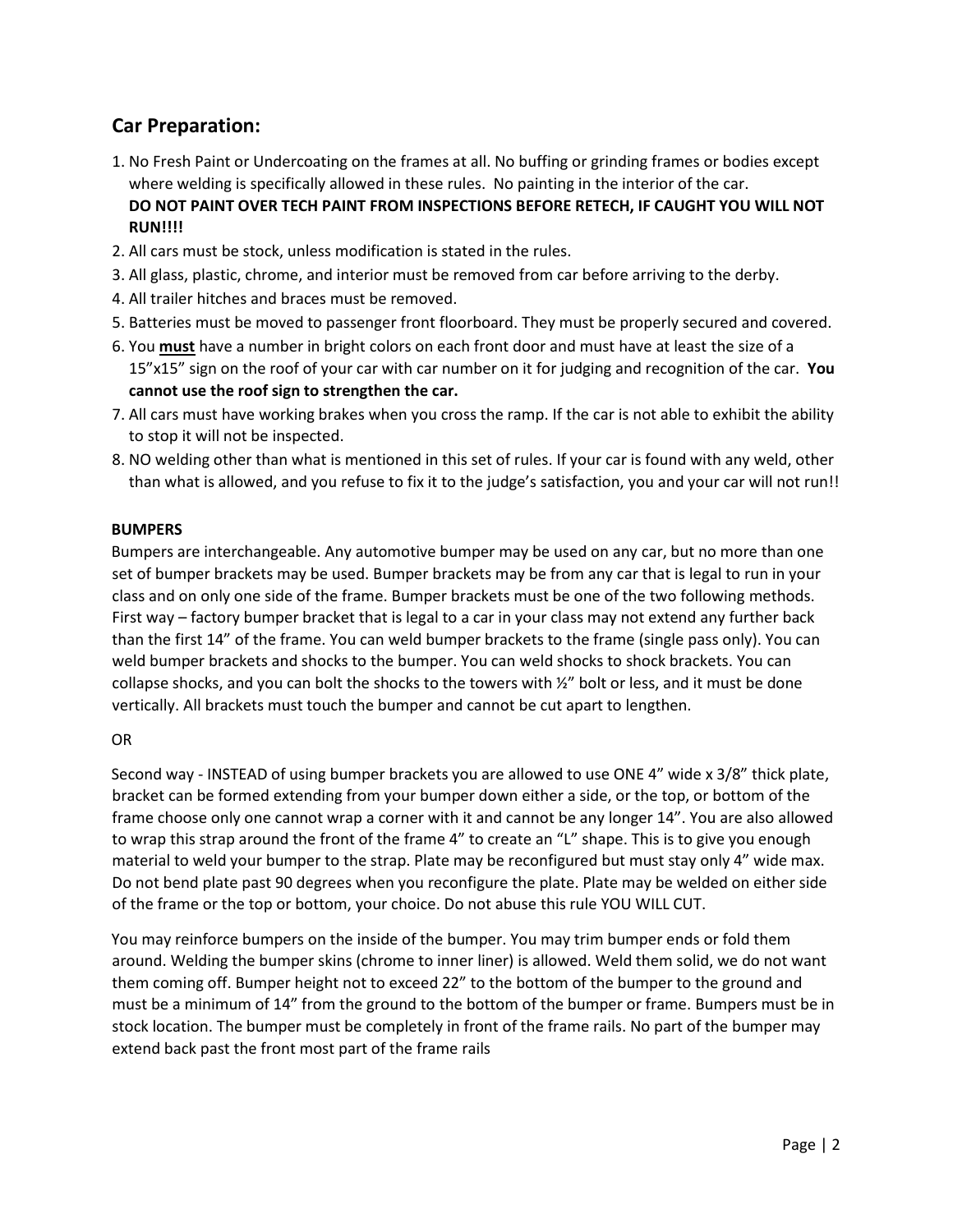Front and rear bumpers may have 4 loops of wire from radiator support/trunk lid or deck (to sheet metal only do not go around core support bolts) to bumper (not frame). These cannot be placed in front of the radiator.

The bumper may be built up to have a 14" point from the farthest point from the back side of the bumper to the point over a 36" span and 8" tall.

Rear Bumper- The only way you can weld bumper to frame is if it came from the factory with brackets to the frame. Brackets must follow the front bracket rules. (NO MORE THAT 14" ON FRAME)

If the brackets are mounted to the body only, they have to stay to the body. Bumper has to stay with those brackets. Do not move the bumper to the frame. You may weld brackets to the body. Bumper can weld to the brackets and the body. Bumper welding to body is 5" on 5" off etc. You can weld 3"x5"x1/8" strap to the body.

Wagons do not weld the bumpers to the body.

#### **Frame:**

**Shortening-** You may shorten the front frame rails only. You may cut the frame off flush with the front edge of the body mount hole (core support mount). If it is a weld on mount leave the remaining portion of the body mount in place. If you remove the body mount completely or relocate it, you will not run. Remember you can only weld main frame seams no fingers, brackets or engine cradles. Cadillacs must remain 18" long from the front side of the spring bucket lip forward, must be measured with a straight line from the front to the back of the car not diagonal. Call if in question

#### **FRAME WELDING**

The only frame seam welding allowed is:

- 1. A-arms forward top frame seam, ½" wide maximum bead.
- 2. A total of 14" of welding allowed behind the a-arms. All weld must be marked with orange paint. This will allow the FoMo Cars to cut and tip the box and reweld with 14" of weld and the old iron cars to reweld the seams where the factory missed or any other factory welded seam. Do not weld the front frame or box to the side rail.
- 3. 03 & Newer FOMOCO- Do not reweld the boxes. If you cut to tilt it has to be done in the side rails. Crossmember, bracket & downbars cannot support the tilt.

Only factory welded seams may be rewelded. If you choose to cold bend the car do not support with the cross member. These are the only ways to bend a fresh car.

#### **RUST REPAIR** – **Call before fixing any rust on the frame. No re-stubbing for Blizzard Bash or Capital City Carnage.**

Chrysler K-Member cannot be altered.

**FRAME SHAPING-** No frame shaping is allowed.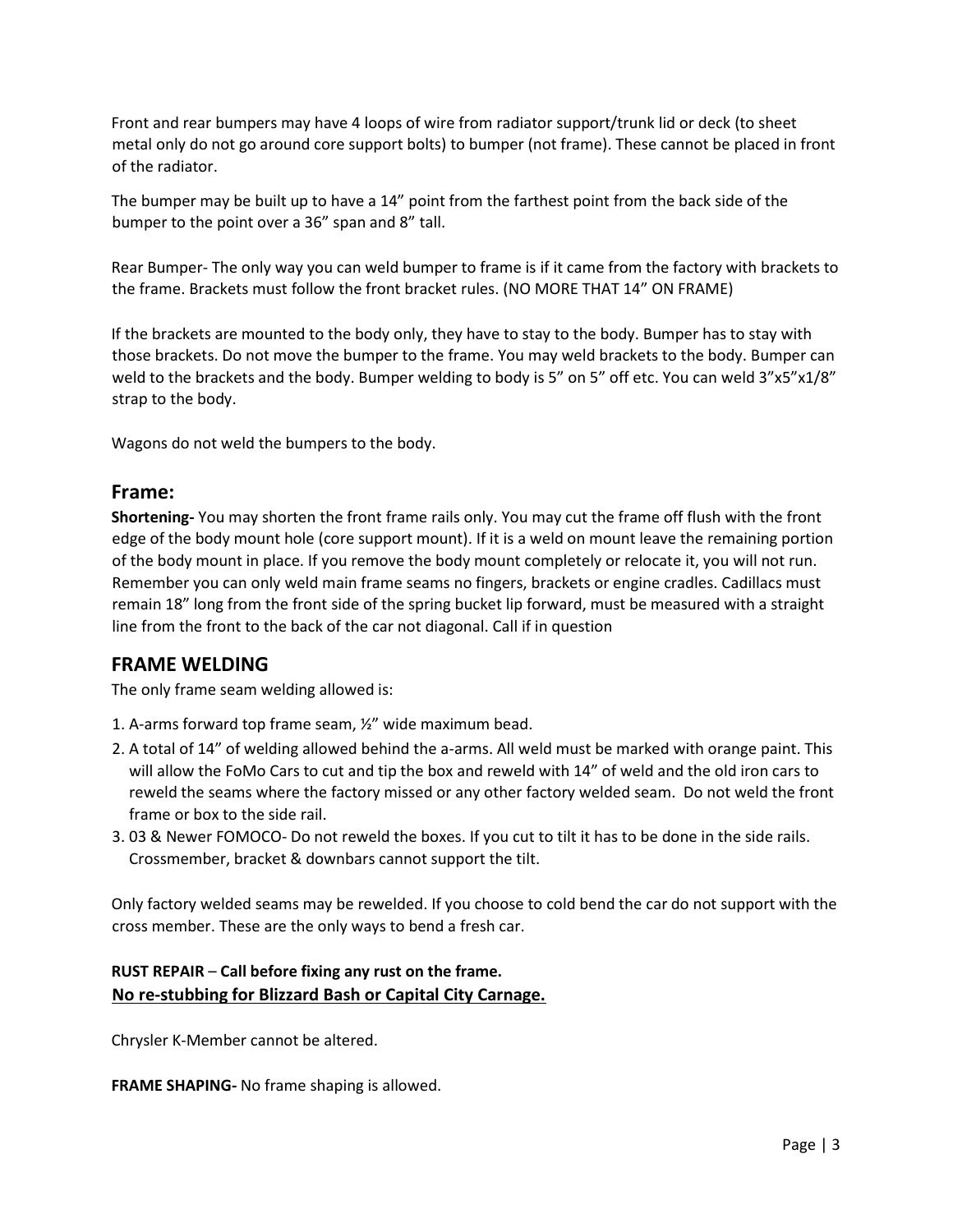**FRONT SUSPENSION TIE RODS AND BALL JOINTS -** Tie rod tubes may be reinforced, or tube may be used. Do not reengineer the way the steering components mount to the frame. Only stock car replacement tie rod ends are allowed; no pickup, hiem joints, or van tie rod ends. After market ball joints are allowed such as mp1004 mp1002 and so on NO homemade ball joints or bolts permitted. A-Arms - A-arms may be welded down but may not be reinforced. If welded it may only use up to 2- 2x4x1/8" thick strap. This strap must weld to the a frame and cannot extend farther forward or backward than 1" past the widest part of the a-frame. No changing or modifying the a-arm brackets. If you use a screw in ball joint, the collar can only be a  $\frac{1}{2}$ " in diameter bigger and 2  $\frac{1}{2}$ " tall.

**COIL SPRINGS-** must be a factory car coil spring for a car that is permitted to run in this class Steering box – May be interchanged but must remain a stock box for a car that is legal in the class you are running. Pitman arms must remain stock or stock replacement

**IDLER ARM** – Idler arm must remain stock or interchanged for an idler arm for that is off a car that is legal in the class you are running. Hubs – Must remain stock for the spindle you are using no aftermarket hubs or rotors. Brake calipers must remain stock for the stock spindles

**SPINDLES** – must be stock for a car that is legal in the class you are running, with no modifications.

### **REAR SUSPENSION**

Leaf springs must be stock and made of stock spring material, with a 1" stagger and no springs can be as long as the main leaf. You can only have a total of 9 leaf springs per side no thicker than 3/8" thick and no wider than 2  $\frac{3}{4}$ " wide. The main leaf must be the top spring in the spring pack and leaf springs must go down from longest to shortest in minimum 1" stagger. You can clamp springs, 6 homemade clamps per side. Homemade clamps can't exceed 2x4x1/4". Eyelets must be in factory location of the car you are running. 2" arch one direction from center of eyelet to eyelet.

You can change coil springs to a stiffer spring to get your height, do not raise the suspension any other way. You can bolt, wire, or chain coil springs to rear-end and frame to prevent springs from falling out, do not go through body as this would be another body mount. You may weld leaf spring mounting brackets to prevent them from becoming unbolted (single bead no wider than ½").

You can loop chain or wire (1 loop of 3/8" chain or 4 loops of #9 wires) from rear end to frame in 1 spot on each side, must go around frame, do not bolt the chain to the frame. If you do not choose to wrap your chain around the frame you will be allowed to weld the chain to the hump plate only, with only one link welded per end. Max chain link size 3 ¼" OD. You may use a 1" bolt or all thread from your rear end housing to the package tray. You may use both the chain and the 1" bolt to help hold rear end in car.

You cannot leaf spring a factory coil spring car.

#### **WATTS LINK CONVERSIONS-**

#### **ARE ALLOWED ON ANY FACTORY COIL SPRING CAR THEY MUST FOLLOW THE FOLLOWING SPECIFICATIONS**.

- They must bolt to package tray with  $4 \frac{1}{2}$  diam. Bolts No welding of the upper brackets to package tray.
- The upper brackets can be no thicker than 3/8" and must be at least 1" away from frame rail.
- The upper trailing arms must angle off the factory mounting point on the rear end and mount to package tray in the factory mounting location of the car you are running 98 – 02 fords mount the same way as a 97 and older ford.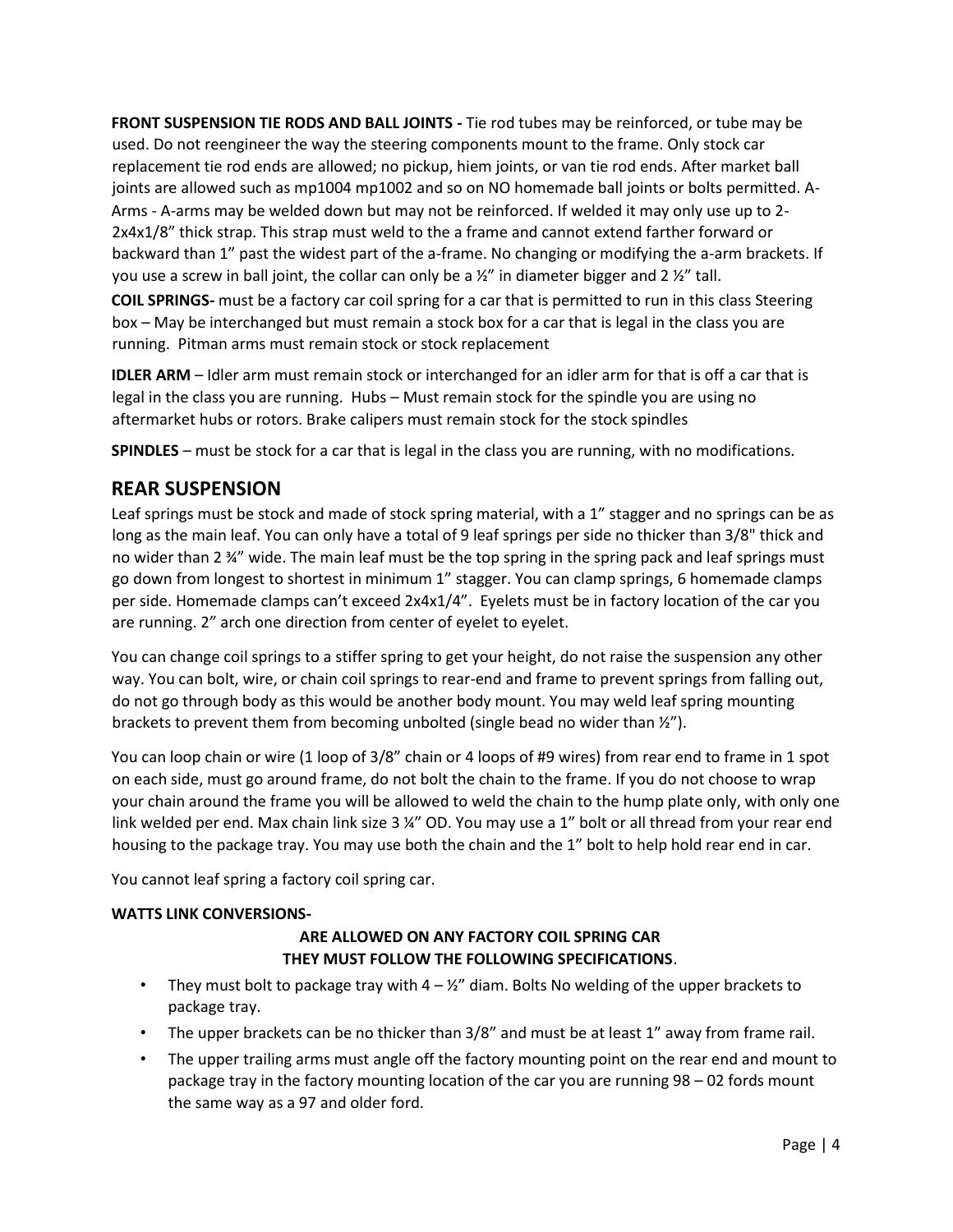- Lower frame brackets may be  $\frac{1}{4}$ " X 3" X 3" box tubing 3" long welded to side of frame (not to top or bottom of frame in any way) where the factory brackets are located.
- All unused brackets must be removed from frame.
- No gussets may be used on these lower brackets.
- Trailing arms both upper and lower may be 2" X 2" square tubing they must bolt into brackets

**REAR-ENDS-** Use rear end of choice but must be no more than 10 lugs. Welded or Posi-track highly recommended.

Back braces are welcome. Braces may not extend more than 5" on the outer 10" of a stock size axle tube and 13", all the measurements will be off the center of the axle tube. Rear end brace has to to be 1" from frame & case. Brace cannot go through the floor.

**REAR END CONTROL ARMS** can be reinforced. They must have a bushing or at least a bolt and pivot unobstructed whatsoever. They may be shortened or made longer for pinion angle. They must attach in stock configuration for the suspension setup you are using. Can use 2"x2" tubing and must be able to pivot freely.

**TIRES/WHEELS** Tires no bigger than 16 inches, No split rims, No studded tires. Doubled tires and Solid Tires are ok – we don't want any flats!!! Valve stem protectors are ok. Tires may be screwed to rims. **NO foam filled drive tires for the arena shows for safety reasons.** Wheel reinforcement is allowed as long as the wheel starts with a stock wheel, and the reinforcement stays within the factory bead. Bead locks are permitted in this class. Bead locks may be no more than 20" in diameter and can be on inside of tire only.

**ENGINE AND TRANSMISSION ENGINE CROSS MEMBER-** You are allowed (2)-4x6 plates on the frame engine saddle to attach your engine mounts to. Motor mounts may only go to the frame engine saddle not into the frame or engine saddle.

**ENGINE -** Use engine of choice, engine must be in stock location.

Distributor protectors are allowed, but must be attached to engine or transmission only, backside must be no wider than 12 inches. It may not be welded, bolted or connected to body, hood or frame. Forward supports must be inside normally positioned headers and not extend past the water pump. After market cradles are allowed. Firewall will be cut out completely behind it, from the base of the intake up and the width of the midplate. If we feel that the car has been built for the DP or any part of the protector is being used to support the car you will not run or will be asked to change it Mid Plates are allowed. If we feel that the car has been built for the midplate or any part of the protector is being used to support the car you will not run or will be asked to change it. Lower Cradles are allowed but must attached to a factory style engine mount attached to frame. The factory engine mounts are the only way of tying the motor down. Pulley Protectors are allowed, if running one it may extend 2" past the water pump and can only be 14" wide but only if the sway bar is removed. If we feel that the car has been built for the pulley protector or any part of the protector is being used to support the car you will not run.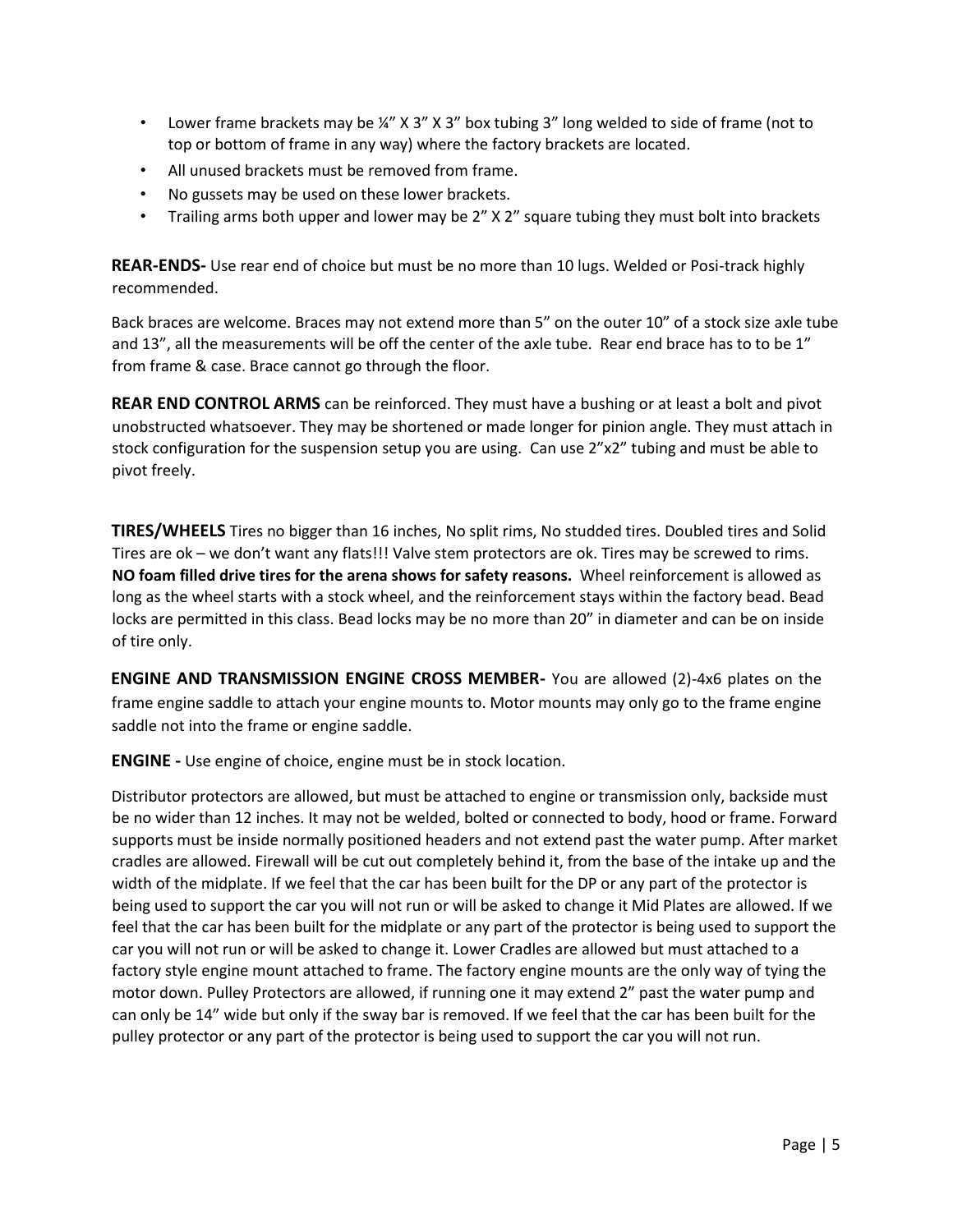# **Transmission**

**BRACE AND SKID PLATE-** you may run multiple bars down or one solid plate that conforms to the he transmission and may run from the back of the heads or DP to the back of the transmission. If these bars or plate catch the sheet metal excessively you will be required to cut reliefs into the transmission tunnel. Your trans brace can only be 12" were it meets the transmission cross member, measured from the center of the tail shaft 6" each direction. Trans brace may be no more than 2" off the transmission housing. You are allowed to build a 90-degree angle where it meets the transmission cross member and it may be tied down with one  $3/8$ " chain or  $2 - 5/8$ " bolts with 1.5" washers or welded to the cross member for 4" total.

**TRANSMISSION CROSS MEMBER-** You must run the transmission cross member in the stock location for the car you are building. You can weld 2" angle iron no thicker than 1/4", no longer than 8" to the side of the frame to support the cross member. You must remove the stock mount if you run the angle iron. If you pre-bend the frame, do not use angle iron to re-support the bent area. You may use the factory crossmember or it can be replaced with up to a piece of 2" x 2" piece of steel. The transmission cross member must be one piece and must be straight from side to side (No arched cross members). The transmission cross member is the only method which the transmission may be tied in. The transmission brace and skid plate can only meet the cross member over a 12" surface area. Cars that have frame extensions need to stay one inch off the cross member. The transmission crossmember and supporting angle iron cannot tie into or run under the frame extensions on the Cadillac. Frame extensions must be 1" from the crossmember.

### **Body**

Body Shaping Body may be shape on the exterior sheet metal only. No body shaping inside the passenger compartment, inside the trunk, or inside the engine compartment at all. Rust Repair You can patch rust holes in sheet metal with sheet metal only. Do not cut rust out; weld 2" beyond rust.

### **#9 WIRE RULES**

You are allowed 2 spots of #9 wire, 4 loops per window opening **(no cables)**. You may run wire from frame rail underneath back of car, behind rear end with 4 loops of wire or 1 loop of 3/8 chain or cable. This may go around the frame, it may go through a factory frame hole, or you can weld  $1 - 3/8$  chain link to the side of the frame to run the wire through, but do not reinforce the frame with the chain link or you will cut it off. This wire may pass through the trunk floor if you choose.

### **Radiators**

For mounting radiators you may use up to  $4 - 1/2$ " all thread. This may pass thru the bottom of the core support. This must not pass thru upper core support. It may be attached to a 2"x 6" 1/8" flat steel and must be welded to the core support they must be outside the fan. No radiator guards allowed.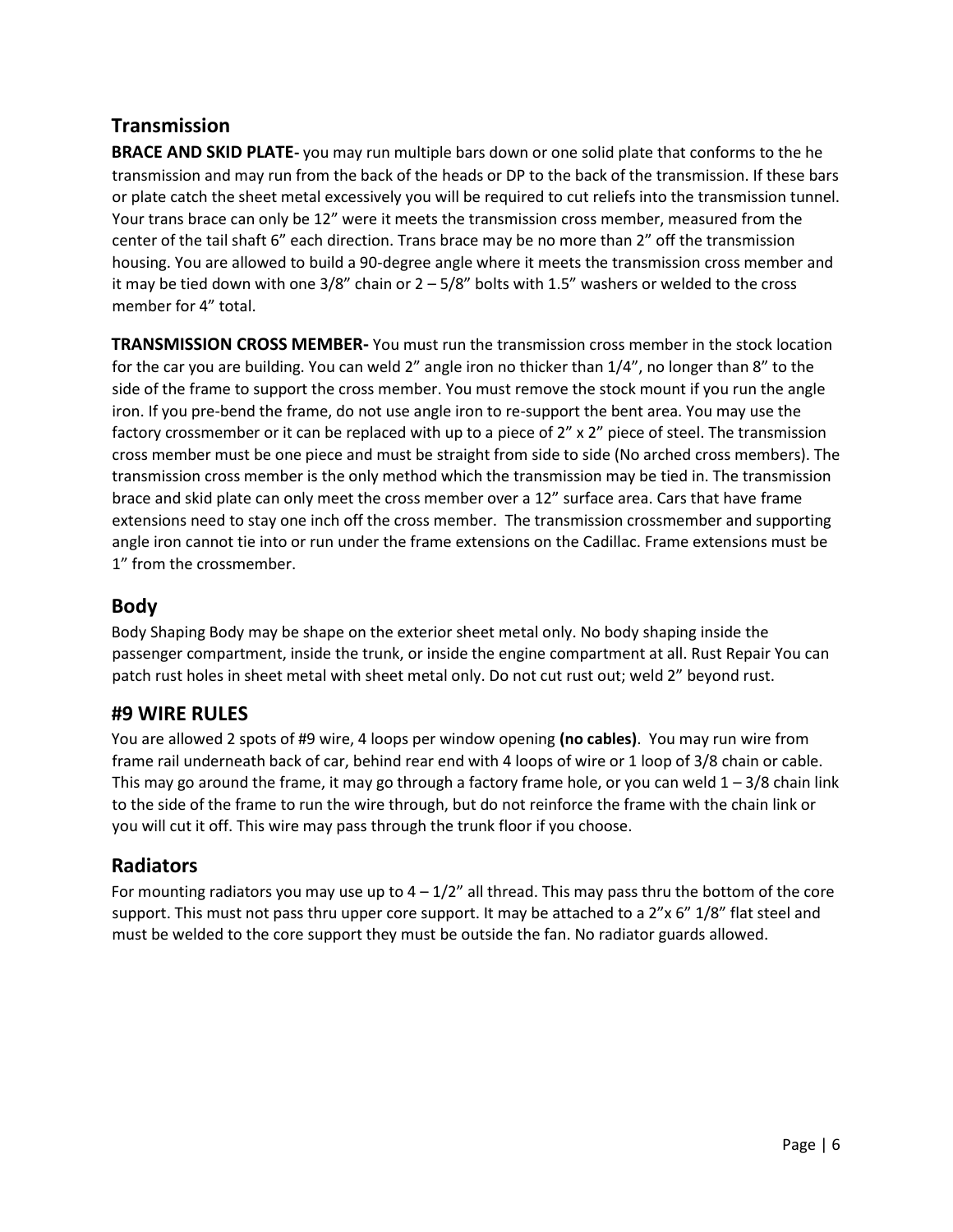**BODY MOUNTS-** Body mount bolts can be replaced with 3/4" bolts 8" long, body mounts can be replaced with steel or washers but must be 1" thick and have the same diameter as stock spacers. Bolts may extend through body and have up to 1-4"x4" washer on top, washers must be separate and cannot reinforce the frame. Bolts must be up inside of the frame. If you choose to use a body mount hole for your trunk ready bolt this does not have to be up inside frame, the plate can go on the bottom side of the frame and be no larger than 3". if you choose to leave in the stock rubber pucks you must leave the metal cones inside the rubber puck. You must leave at least a ¾ space if using the factory rubber spacer. Do not devise a way that enables you to suck them down tight. Radiator support mounts can be removed, and you can suck the radiator support down solid. Absolutely no body mounts may be moved or added, do not shorten the front of your car and move back past the body mount hole as your car will not run. If you must build core support spacers you may weld it either to the body or the frame mount, but only one side can be welded. Core support space can only be on the top side of frame & bottom side of core support. Core Support Spacers cannot exceed 3" square material. The front frame must not be shortened to far that the 1" all thread must pass through the factory stamped hole. The all-thread may only be welded to the side of the frame in this location.

## **HOODS & FRONT CLIPS**

Hood must have at least a 12-inch square hole cut out in case of fire. Any holes in hood may be bolted back together with 3/8" or less bolts and 1.25" diameter washer no more than a total of 10 bolts allowed to pinch the hood sheet metal back together. You may cut multiple holes but do not exceed the 10 bolts. You are allowed 6 spots to hold the hood on; you must have a minimum of 4 tie down spots. You may have up to 1" all-thread, it may go from the hood to the frame, but must go through the front body mounts, this may be welded to the frame after it passes through the body mount but may not be nutted underneath the body mount if it is welded. All other tie down spots must be sheet metal to sheet metal only, and the hold down bolts cannot exceed 8" in length! All hood bolts must be placed outside the windshield bars. You may have plates for hood tie down, not to exceed 5x5x1/4" square or 6" x1/4" round. Front core support cannot be moved back from its factory location. It must stay bolted to the fenders the same location that it came factory. Do not cut off the back of the fenders. They must remain stock length. You may cut wheel wells for tire clearance. Fenders may be bolted back together with 5 3/8" bolts or less with 1.25" diameter washers. No rolling your fenders and welding them. If you wrap or fold your fenders around the front of the core support do not exceed  $4 - 3/8$ " bolts with 1.25" washers to bolt back to the core support of fender.

**WINDSHIELD BARS-** For safety all cars must have (2) 2"x2" piece of square tubing from the halo bar to the top side of the dash bar and no portion may extend past the dash bar.

### **DOORS**

You may weld your doors shut with nothing larger than 3" by 1/8" strap and must follow the door seam. Do not overlap strap or you will cut the strap off. You may fold tops of doors over and weld the outer skin and inner skin together, but you are not allowed to add any material. If you chose must be tied shut in six locations using ½" bolts no longer than 6", 3/8 Chain, or #9 wire. If we do not deem the car safe to compete you will add more fastening points. You can add bracing to the exterior side of the driver's door. This bracing must not stick any further out than 2" from the door and may not have any sharp edges. You are also allowed to carry the bracing up to 6" past the exterior door seam either forward or backward.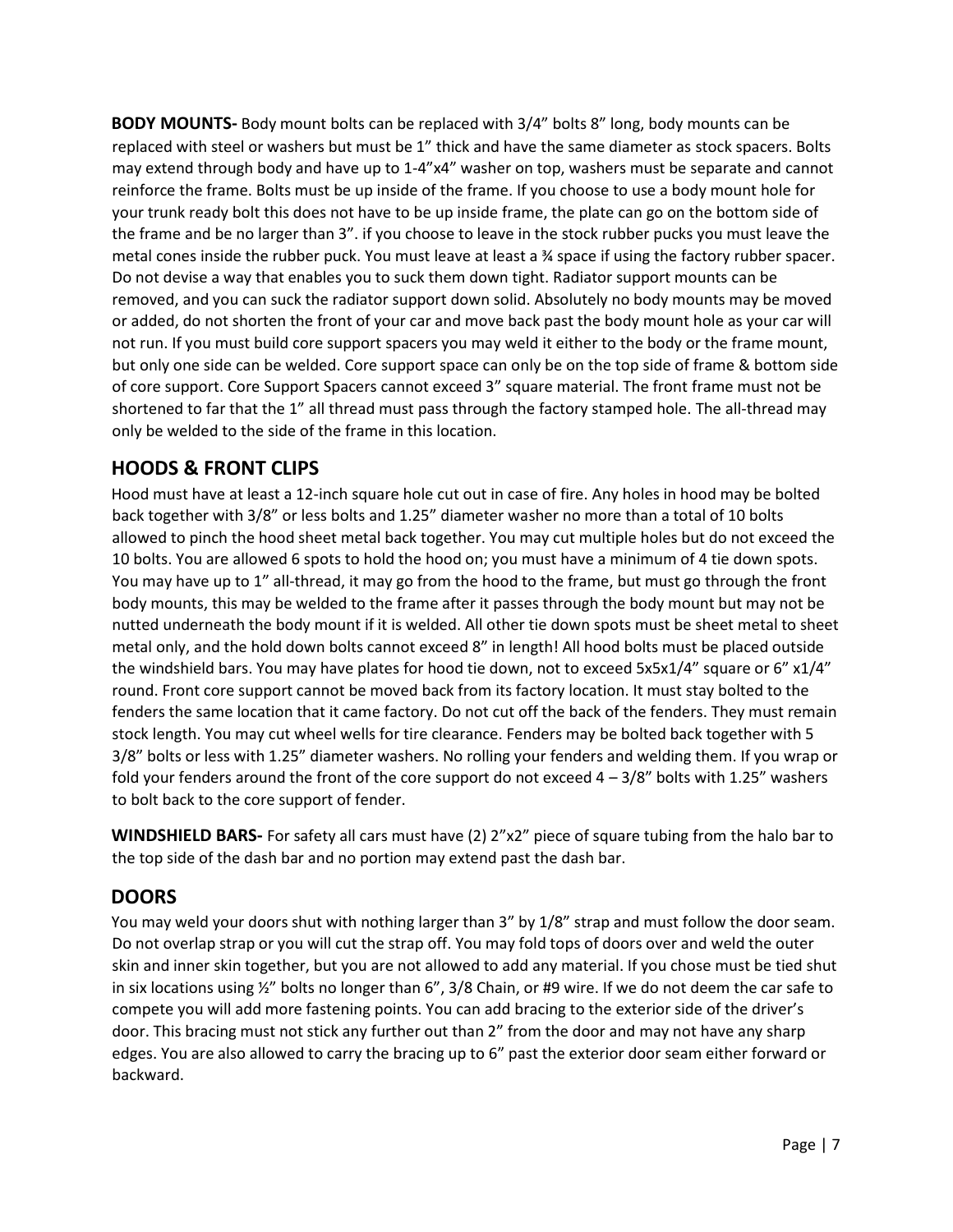# **CAGE**

All cage material must be no larger than 6" od, unless specified for a specific rule smaller. It must also be a minimum of 4" off the floor everywhere except the down legs going straight down. No cage material may be within 6" of the firewall and any part of the engine or components and be a minimum of 4" off the transmission tunnel which cannot be altered. You may weld a bar behind the seat from doorpost to doorpost, it can be an X do not connect directly to frame, and you may also have a single bar (with no extensions), across your dash area to replace your dash .You may run a bar connecting the dash bar and seat bar inside of the front doors only. You may weld two down bars from the cage to the frame vertically or to the floor to protect batteries and your feet. These down bars must remain behind the inside door seem and may only be welded to the top side of the frame. These bars cannot not exceed 2"x3". You must have a roll loop behind the seat, which must be welded to the floor or frame and may be welded or bolted to the roof. You may also weld a steering column to the cage. Side bars may be 6" x 12" including roll over may be a max length of 62 inches long. Mopar's are allowed to run a 1" bolt with a 5" plate on both sides (frame and body) in the front most frame hole in the rear frame. You are then allowed to weld a kicker from the door bar and weld to the top of this plate. It can be a maximum of 2x3" square tubing. All Mopar cage material must be 5" forward from the center of this body mount hole other than the kicker explained prior. Some Mopar's have a very tight passenger compartment and you may need to run the halo through the small back window, mainly Cordoba's, call first

## **GAS TANK PROTECTOR**

It cannot attach to anything other than your cage. It must be centered between your frame humps. It cannot exceed 32" wide. It can angle in from your roll over protection. It must be a full 3" away from all sheet metal, which cannot be removed. The bracing must be 4" above all floor sheet metal, which cannot be removed, measured from the highest flat area of the floor in the rear seat area. Gas tank protector must be on all 4 sides of the tank, front, back, both sides. May extend 6 inches above the speaker deck. On a 71 – 76 GM wagon must be 4" off floor sheet metal and 3" from the front side of rear end tunnel.

# **FUEL TANK, OIL COOLERS & TRANSMISSION COOLERS**

Original gas tanks must be removed. You must use a boat tank or well-made fuel cell, and it must be properly secured and covered. Only metal tanks may be used. Fuel line must be secured and fastened properly. Keep away from exhaust. Place fuel cell behind driver's seat or in the center of the car where the back seat use to be. No other source of gas inside the car at all. Engine coolers are allowed. These coolers cannot be placed to reinforce the car. No bolts may extend through the frame to create a body mount.

### **TRUNKS**

Trunk lid must be from the make of the car and must be a trunk lid (no hoods). You can fold trunk lid over. Do not slide your hood or trunk forward or back, trunk must remain on hinges, you may remove the speaker deck. Truck lids must have at least two 6" inch holes or one 12" hole cut in the first 60% of the trunk lid (holes in trunk floor will not count) for inspection purposes, inspection hole may have 4 3/8" or less bolts and 1.25" diameter washers bolting the two layers back together. If these holes are strategically placed so that we cannot see what we want to see to inspect the inside of the trunk you will be asked to cut more or bigger holes. Trunk seams can only be welded 5" on 5" off with 3" wide 1/8" thick strapping. YOUR TRUNK LID MAY BE V'D IN THE CENTER BUT MUST REMAIN AT LEAST 10" OFF THE TRUNK FLOOR, the 10" will be measured from the top of the frame rails not the spare tire hole. If you